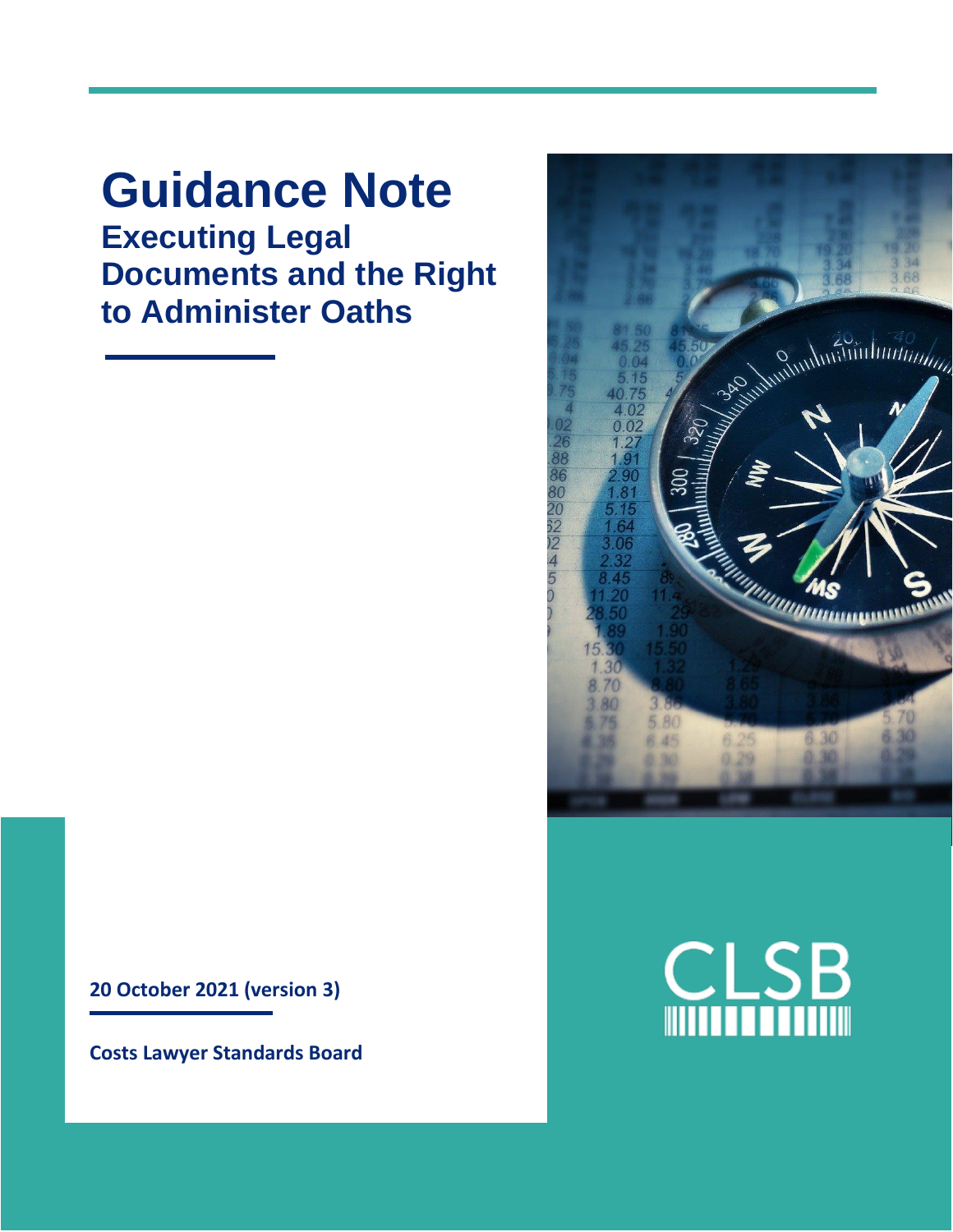This Guidance Note provides information about a Costs Lawyer's practising rights in relation to executing legal documents.

# **Where does the right to execute certain legal documents come from?**

Costs Lawyers can carry out certain Reserved Legal Activities (RLAs) if they are authorised to do so under the Legal Services Act 2007 (the Act) or are exempt. Costs Lawyers who hold a current practising certificate issued by the CLSB are permitted under Schedule 4 Part 1 of the Act to carry out the following RLAs:

- the exercise of a right of audience;
- the conduct of litigation;
- the administration of oaths.

Under Schedule 2 of the Act, the administration of oaths means the exercise of the powers conferred on a commissioner for oaths by

- the Commissioners for Oaths Act 1889;
- the Commissioners for Oaths Act 1891;
- section 24 of the Stamp Duties Management Act 1891.

Under the Costs Lawyer Statement of Rights approved by the Lord Chancellor in July 2007, the right was clarified as being "the right to administer oaths and take affidavits under section 113 of the Courts and Legal Services Act 1990". This provision was repealed on 1 January 2010 and is now section 183 of the Act. The Costs Lawyer Statement of Rights was revised on 26 March 2014. It now simply reads: "Further, you may administer any oath."

# **Do RLAs include the execution of documents?**

Schedule 2 of the Act provides further details about what RLAs are. This guidance note focuses specifically on the RLAs under which Costs Lawyers are most likely to execute legal documents – the conduct of litigation and the administration of oaths.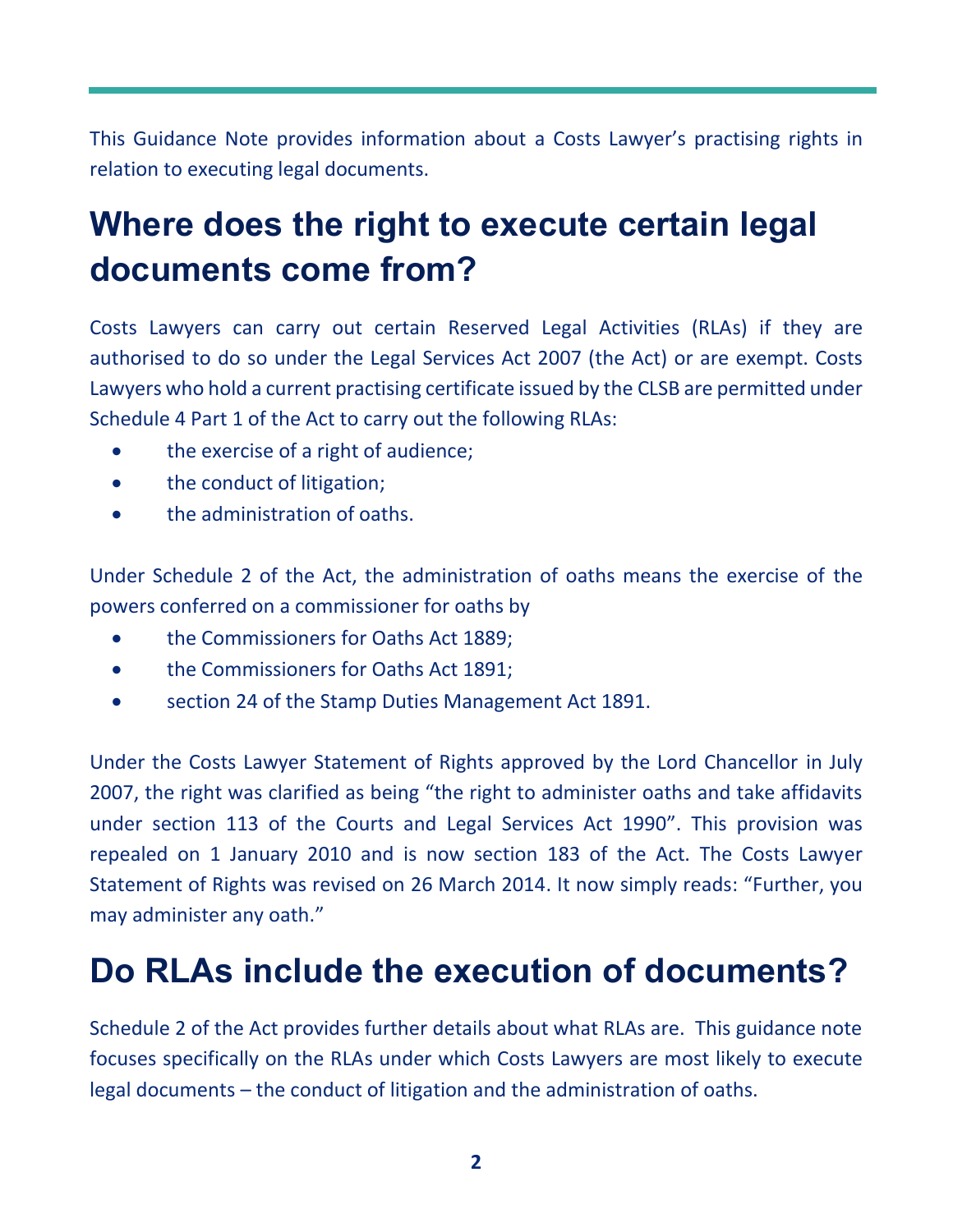## **What documents can a Costs Lawyer execute?**

### The conduct of litigation

Costs Lawyers can execute any legal documents connected with the conduct of costs litigation. This includes issuing proceedings and performing ancillary functions relating to those costs proceedings.

### The administration of oaths

Costs Lawyers are regarded as commissioners of oaths under section 183 of the Act as they are "relevant authorised persons". In practice, Costs Lawyers are also able to take affidavits.

## **What are oaths and affidavits?**

The Commissioners for Oaths Act 1889 sets out the following definitions for oaths and affidavits:

- Oath includes affirmation and declaration.
- Affidavit includes affirmation, statutory or other declaration, acknowledgement, examination, and attestation or protestation of honour.

The Commissioners for Oaths Act 1889 (section 1) states that as long as the individual does not have a personal interest in the proceedings, commissioners of oaths may "in England or elsewhere administer any oath or take any affidavit for the purposes of any court or matter in England ..… and take any bail or recognisance in or for the purpose of any civil proceeding in the Senior Courts".

# **What processes and procedures must I follow if I administer an oath as a Costs Lawyer?**

The rules surrounding the correct processes and procedures are set out in section 183 of the Act. You should not administer an oath in any proceedings in which you, your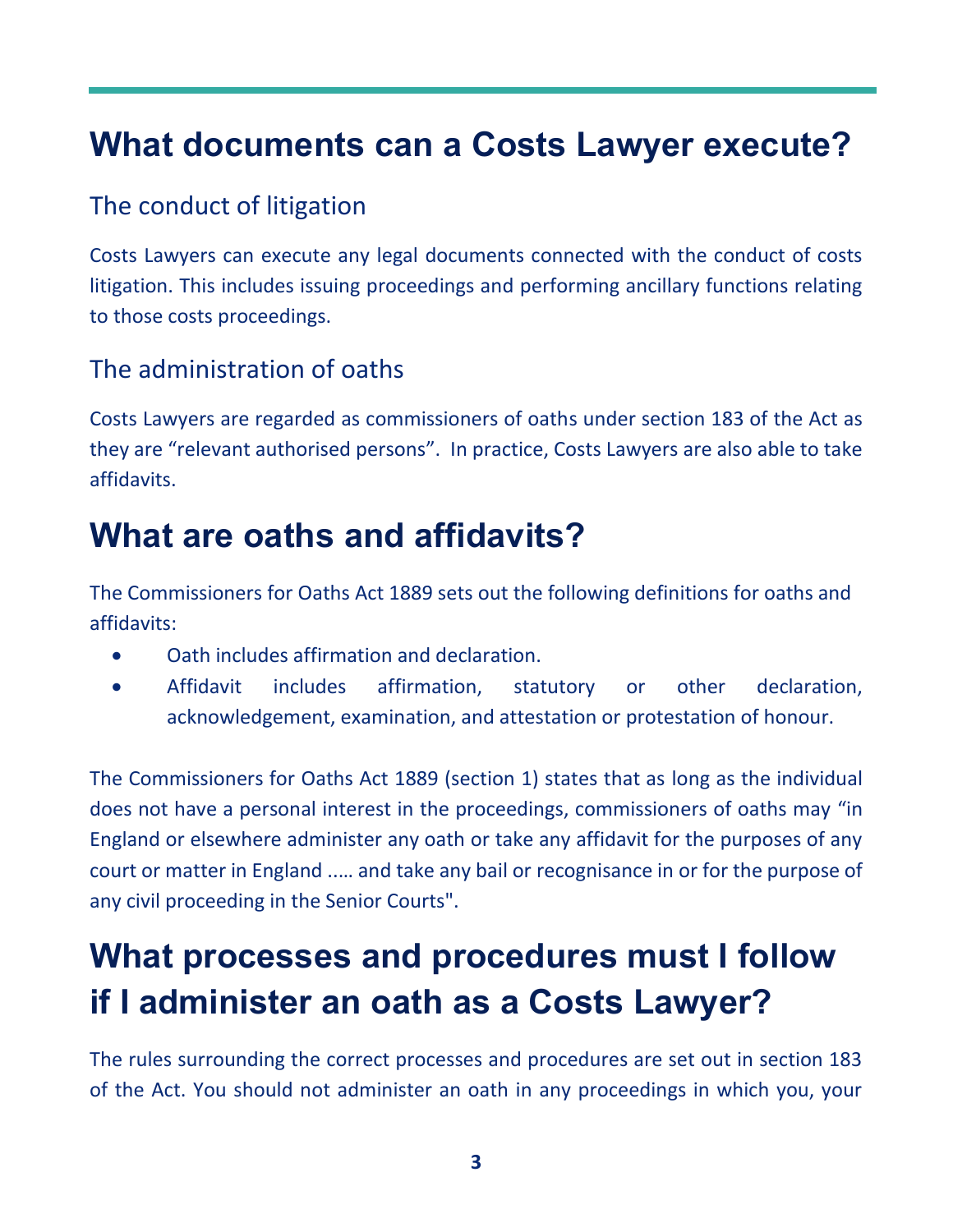partner, fellow director or your employer represent one of the parties or have an interest.

You are first required to:

- ascertain if the person before you wishes to swear on oath or affirm; and
- explain the affirmation or oath.

You are under a duty to ascertain that:

- the person before you is in fact the deponent;
- the deponent is competent to make the affidavit, affirmation or declaration;
- the deponent is fully aware that the document they are about to swear or declare is the truth; and
- the exhibits, if any, are the documents referred to in the deposition.

The process to follow is that you must:

- state in the jurat or attestation the place and date on which the oath or affidavit is taken or made;
- insert your signature below the jurat (if your signature is unclear you should write your full name in block capitals);
- underneath your name, record your status as "Commissioner for Oaths";
- ensure that any amendment to the affidavit is initialled by you in the margin alongside the amendment; and
- ensure that any exhibits to the affidavit are signed by you.

## **What documents can I not execute?**

Costs Lawyers are not automatically authorised to carry out the following RLAs which may involve the execution of documents. However, there are exceptions in some circumstances – if you think these may apply, see section 19 and Schedule 3 of the Act for further details.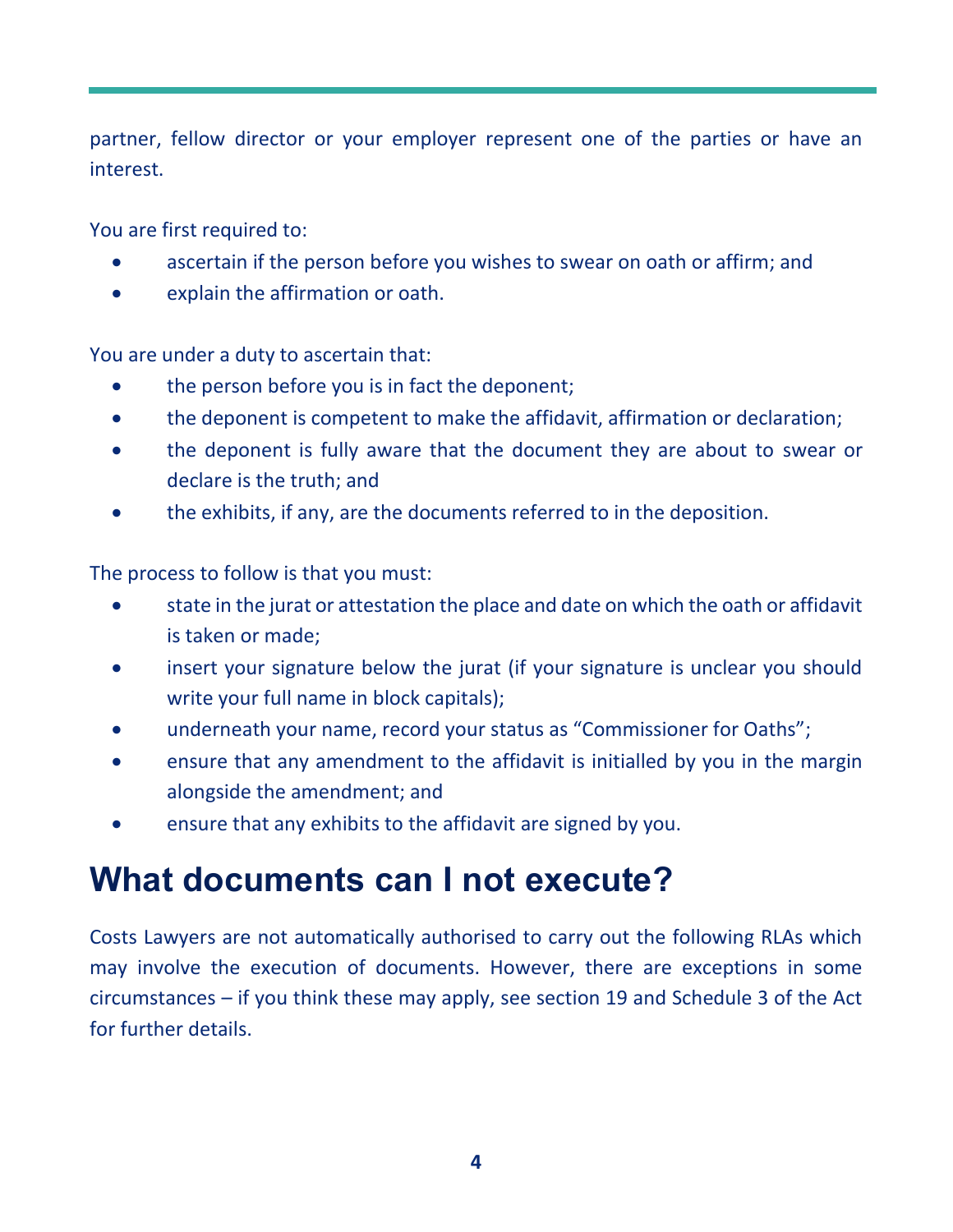### Reserved instrument activities

These include:

- preparing any instrument of transfer or charge for the purposes of the Land Registration Act 2003;
- making an application or lodging a document for registration under that Act;
- preparing any instrument relating to real or personal estate for the purposes of the law of England and Wales, or an instrument relating to court proceedings in England and Wales; or
- preparing a contract for the sale or other disposition of land (except a contract to grant a short lease).

These do not normally include preparing:

- an instrument relating to any particular court proceedings (unless a restriction has been placed on the individual);
- a will or other testamentary instrument;
- an agreement not intended to be executed as a deed;
- a letter or power of attorney; or
- a transfer of stock containing no trust or limitation on the transfer.

An individual is exempt if they carry on the reserved instrument activity:

- in the course of their duty as a public officer;
- under the supervision of an authorised person, and they are connected through their employment;
- if the individual is accredited or authorised;
- if the instrument creates a farm business tenancy or relates to an existing tenancy.